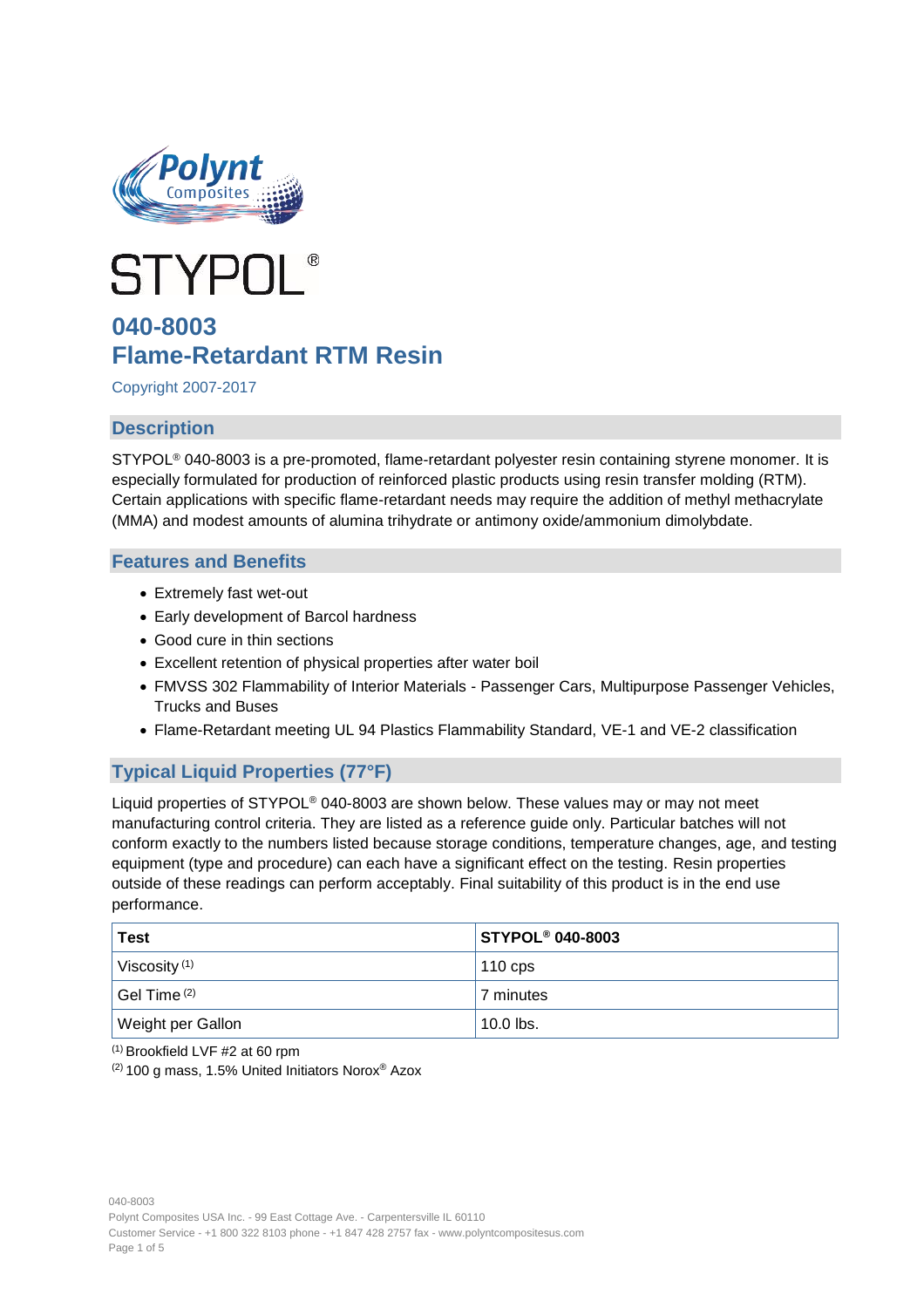



### **Physical Properties**

The physical properties of STYPOL® 040-8003 are shown below. Properties are shown for both neat resins casting and for a glass fiber reinforced laminates. These are typical values and are provided for reference only.

Note: The physical properties of thermoset resins evolve as the resin cures. The properties given below are for well cured castings and laminates. Resin and laminates at different stages of cure will have varying properties.

| <b>Test</b>                                           | Test Method (1)   | Neat Resin Casting <sup>(2)</sup> | Laminate $(3)$             |  |
|-------------------------------------------------------|-------------------|-----------------------------------|----------------------------|--|
| <b>Tensile Strength</b>                               | ASTM D638         | 7,950 psi                         | 13,200 psi                 |  |
| Tensile Modulus                                       |                   | 490,000 psi                       | 890,000 psi                |  |
| Tensile Elongation                                    |                   | 2.3%                              | 1.8%                       |  |
| <b>Flexural Strength</b>                              | ASTM D790         | 15,200 psi                        | 22,400 psi                 |  |
| <b>Flexural Modulus</b>                               |                   | 520,000 psi                       | 770,000 psi                |  |
| Flexure Strength after 2-hour<br>water boil           |                   |                                   | 20,100 psi (90% retention) |  |
| Impact (un-notched)                                   | ASTM D256         | $1.90$ ft.-lbs.                   | $1.67$ ft.-lbs.            |  |
| Barcol Hardness, Model #934                           | <b>ASTM D2583</b> | 39                                | 45                         |  |
| Heat Distortion Point at 264 psi                      | ASTM D648         | 145°F (63°C)                      | --                         |  |
| <b>Specific Gravity</b>                               |                   | 1.19                              | --                         |  |
| <b>Intermittent Flame Test</b><br>$(HLT-15)$ , rating | --                | --                                | 80                         |  |

 $(1)$  All tests run per internal Polynt Composites test methods. These methods are similar to the ASTM method listed above.

(2) Neat resin casting catalyzed with 1.0% benzoyl peroxide. Casting was cured at 180°F (82.2°C) and post cured for 1hour at 240°F (115.5°C).

(3) Laminate - Resin initiated with 1.5% United Initiators Norox® Azox. The laminate schedule was 2 plies of 2.0 oz. CSM. Glass content was 25%. The panel was cured at room temperature for 1 week.

# **Flammability**

Flammability test results for STYPOL® 040-8003 laminates are provided below. Test results for actual parts will vary depending on its structure and conditions of use. Each fabricator should verify the performance of STYPOL® 040-8003 in their specific application to ensure compliance with applicable industry codes and insurance standards.

| Test                                                                                                                        | <b>Application</b> | <b>Results</b>       |
|-----------------------------------------------------------------------------------------------------------------------------|--------------------|----------------------|
| UL-94: Standard test for flammability of plastic materials for<br>parts in devices and appliances; vertical burn test       | Electrical         | VE-1 and VE-2 rating |
| <b>FMVSS 302:</b> Flammability of interior materials – passenger<br>cars, multipurpose passenger vehicles, trucks and buses | Transportation     | Pass                 |

040-8003 Polynt Composites USA Inc. - 99 East Cottage Ave. - Carpentersville IL 60110 Customer Service - +1 800 322 8103 phone - +1 847 428 2757 fax - www.polyntcompositesus.com Page 2 of 5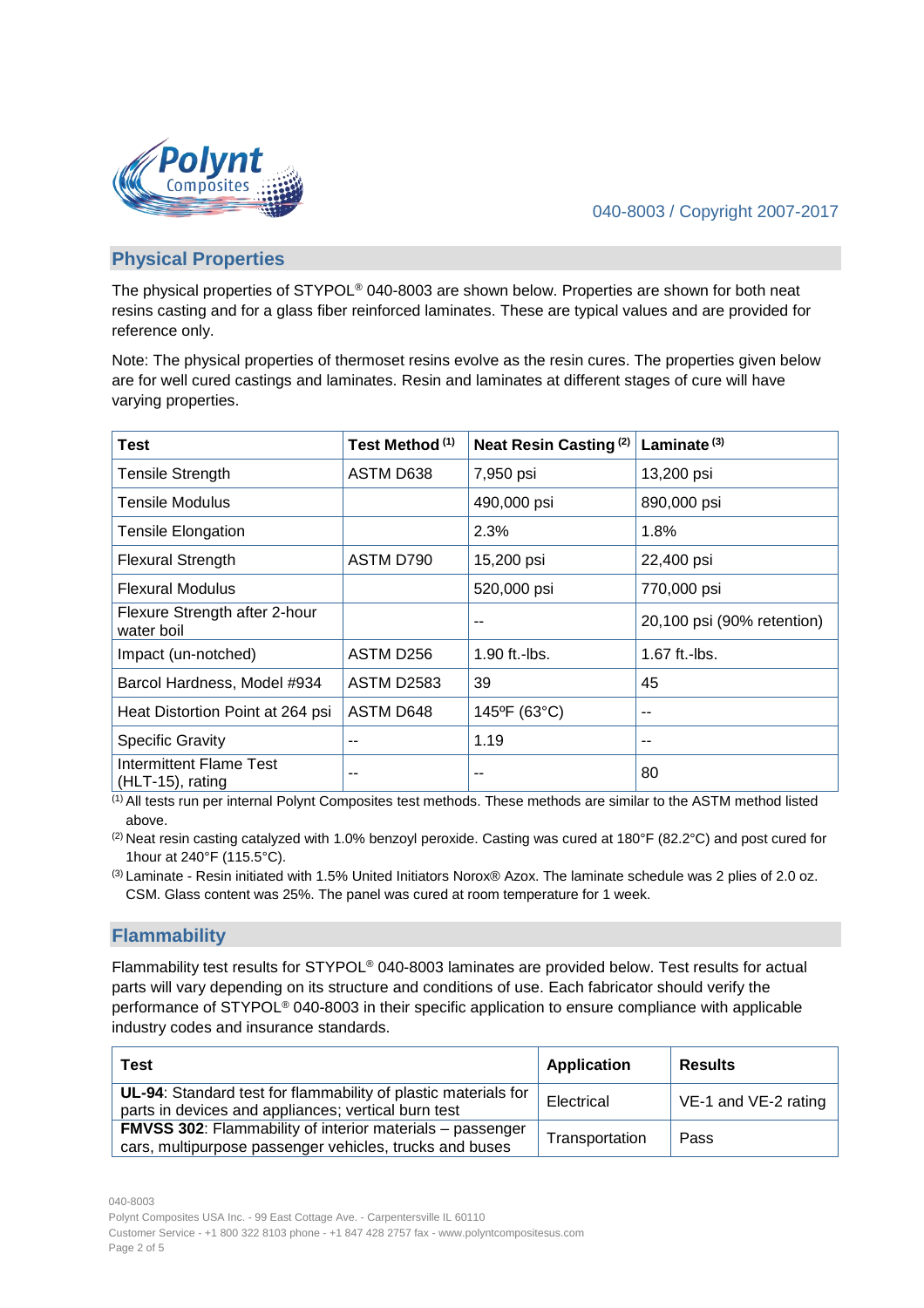

#### 040-8003 / Copyright 2007-2017

## **Application**

STYPOL® 040-8003 must be mixed prior to use. Ingredients in the STYPOL® 040-8003 will settle during storage. Failure to thoroughly reincorporate these ingredients will compromise the flame-retardant properties of the end product. Use mixing equipment with sufficient horsepower (relative to container size) to achieve thorough circulation from top to bottom and out to the sides of the container. The agitator must be properly sized for the container and must allow for uniform mixing regardless of the liquid level in the container. Scrape the bottom of the container to ensure that all ingredients are being pulled into the mix. After settled materials have been reincorporated, mixing once a day for 10 minutes is typically sufficient.

Air bubbling should not be used for mixing. It is not effective and only serves as a potential source of water or oil contamination. Do not overmix STYPOL<sup>®</sup> 040-8003. Overmixing can break down the resin viscosity increasing the tendency to sag.

The cure rate of polyester resins depends on a number of factors including the product's age, temperature, catalyst type, catalyst level and ambient humidity. When used in a laminating application the laminate cure rate also depends on reinforcement content and laminate thickness as well as other factors. For these reasons, we recommend that customers check the cure rate in their plant.

STYPOL® 040-8003 is quality control tested using United Initiators Norox® AZOX (acetyl acetone peroxide or AAP). Arkema Luperox 224 is expected to give equivalent results. The catalyst level should not exceed 2.4% or fall below 0.9% for proper cure. A catalyst level of 1.25% at 77°F is considered ideal. This product should not be used when temperature conditions are below 60°F, as curing may be adversely affected.

#### **Caution**

Do not add any material, other than MMA, recommended fillers and peroxide catalyst, to this product without the advice of a representative of Polynt Composites.

#### **Storage**

STYPOL® 040-8003 has a shelf life of 120 days from date of manufacture when stored at 73°F or below in a closed, factory sealed, opaque container, and out of direct sunlight. The shelf life is cut in half for every 20°F over 73°F.

#### **SDS / Data Sheets**

SDS and data sheets can be obtained by contacting your Polynt representative or Polynt Customer Service at 800-322-8103.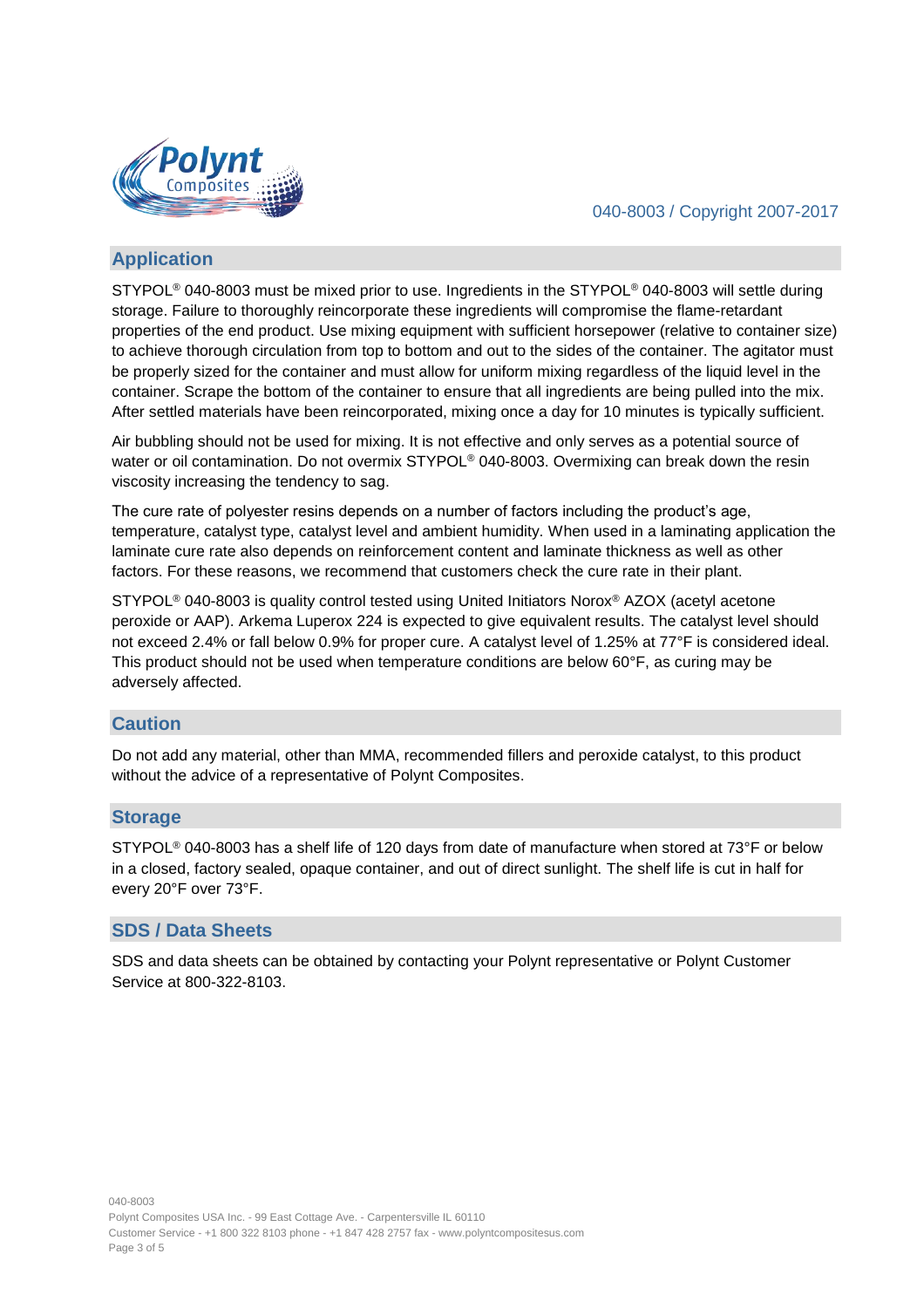#### **POLYNT SAFETY INFORMATION**

All sales of products manufactured by Polynt Composites USA Inc. and described herein, are made solely on condition that Polynt Composites USA customers comply with applicable health and safety laws, regulations and orders relating to the handling of our products in the workplace. Before using, read the following information, and both the product label and Safety Data Sheet pertaining to each product.

Most products contain styrene. Styrene can cause eye, skin and respiratory tract irritation. Avoid contact with eyes, skin and clothing. Impermeable gloves, safety eyewear and protective clothing should be worn during use to avoid skin and eye contact. Wash thoroughly after use.

Styrene is a solvent and may be harmful if inhaled. Reports have associated repeated and prolonged occupational overexposure to solvents with permanent brain and nervous system damage. Extended exposure to styrene at concentrations above the recommended exposure limits may cause central nervous system depression causing dizziness, headaches or nausea and, if overexposure is continued indefinitely, loss of consciousness, liver and kidney damage.

Do not ingest or breathe vapor, spray mists or dusts caused by applying, sanding, grinding and sawing products. Wear an appropriate NIOSH/MSHA approved and properly fitted respirator during application and use of these products until vapors, mists and dusts are exhausted, unless air monitoring demonstrates vapors, mists and dusts are below applicable exposure limits. Follow respirator manufacturer's directions for respirator use.

The 12th Report on Carcinogens issued by the National Toxicology Program lists styrene as a "reasonably anticipated" carcinogen, but the Report cautions that the NTP listing does not mean that styrene presents a risk to persons in their daily lives. The Styrene Information and Research Center does not agree with the classification as it did not include a review of all available data. SIRC states: "HHS included styrene in the 12th RoC despite the fact that European Union regulators have determined styrene does not represent a human cancer concern. E.U. scientists reviewed the full styrene database, weighing all of the available data in reaching their conclusion."

The International Agency for Research on Cancer (IARC) reclassified styrene as Group 2B, "possibly carcinogenic to humans." This revised classification was not based on new health data relating to either humans or animals, but on a change in the IARC classification system. The Styrene Information and Research Center does not agree with the reclassification and published the following statement: Recently published studies tracing 50,000 workers exposed to high occupational levels of styrene over a period of 45 years showed no association between styrene and cancer, no increase in cancer among styrene workers (as opposed to the average among all workers), and no increase in mortality related to styrene.

Styrene is classified by OSHA and the Department of Transportation as a flammable liquid. Flammable products should be kept away from heat, sparks, and flame. Lighting and other electrical systems in the workplace should be vapor-proof and protected from breakage.

Vapors from styrene may cause flash fire. Styrene vapors are heavier than air and may concentrate in the lower levels of molds and the work area. General clean air dilution or local exhaust ventilation should be provided in volume and pattern to keep vapors well below the lower explosion limit and all air contaminants (vapor, mists and dusts) below the current permissible exposure limits in the mixing, application, curing and repair areas.

Some products may contain additional hazardous ingredients. To determine the hazardous ingredients present, their applicable exposure limits and other safety information, read the Safety Data Sheet for each product (identified by product number) before using. If unavailable, these can be obtained, free of charge, from your Polynt Composites representative or from: Polynt Composites USA Inc., 99 East Cottage Avenue, Carpentersville, IL 60110, 800-322-8103.

FIRST AID: In case of eye contact, flush immediately with plenty of water for at least 15 minutes and get medical attention; for skin, wash thoroughly with soap and water. If affected by inhalation of vapors or spray mist, remove to fresh air. If swallowed, get medical attention.

Those products have at least two components that must be mixed before use. Any mixture of components will have hazards of all components. Before opening the packages read all warning labels. Observe all precautions.

Keep containers closed when not in use. In case of spillage, absorb with inert material and dispose of in accordance with applicable regulations. Emptied containers may retain hazardous residue. Do not cut, puncture or weld on or near these containers. Follow container label warnings until containers are thoroughly cleaned or destroyed.

#### **FOR INDUSTRIAL USE AND PROFESSIONAL APPLICATION ONLY. KEEP OUT OF REACH OF CHILDREN.**